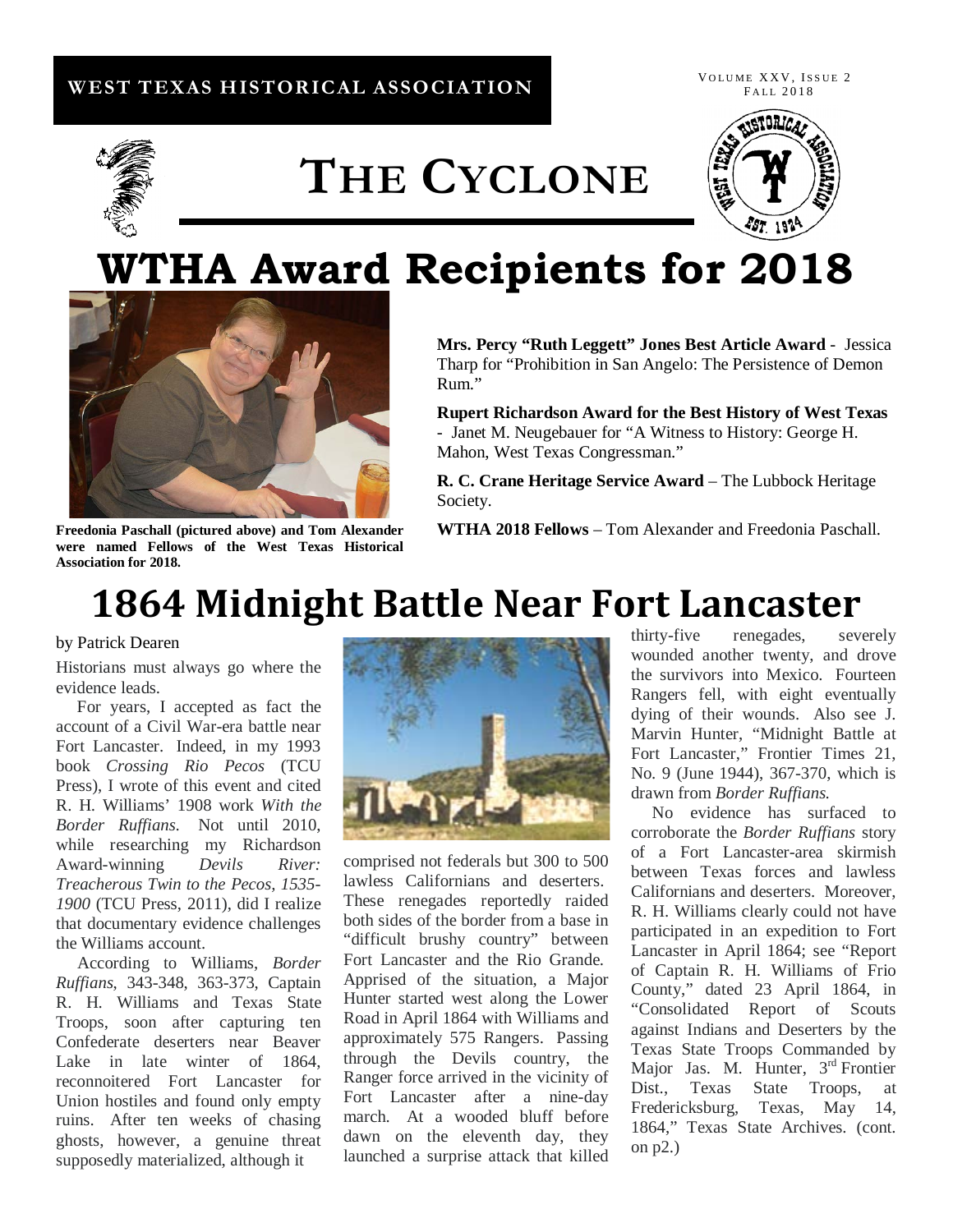## **Fort Lancaster**

(Cont. from p1.) From the time of its publication, Border Ruffians was criticized for its inaccuracies; see "Book Reviews and Notices," The Quarterly of the Texas State Historical Association Vol. 12, No. 3 (January 1909), 240-241. For a more recent examination, see Glen Sample Ely, "Gone from Texas and Trading with the Enemy: New Perspectives on Civil War West Texas," SHQ [Southwestern Historical Quarterly] Vol. 110, No. 4 (April 2007), 454-455, and Glen Sample Ely, "Skullduggery at Spencer's Ranch: Civil War Intrigue in West Texas," Journal of Big Bend Studies Vol. 21 (2009), 23-24. In Skullduggery, Ely suggests that "Major Hunter" was Major Sherod Hunter and equates Williams' account with Sherod Hunter's summer 1864 expedition west on the Lower Road. Sherod Hunter reportedly met with failure when Indians attacked his force at Fort Lancaster; see Mamie Yeary, compiler, Reminiscences of the Boys in Gray, 1861-1865 (Dallas: Smith and Lamar, 1912), 449.

 Williams died in 1904, and the level of his participation in producing the posthumously published Border Ruffians is unclear. The introduction, presumably by his editor (and younger brother) E. W. Williams, states that the volume was based largely on R. H. Williams' diaries and notes, supplemented by "many a yarn" he related (Border Ruffians, xix). Of the period incorporating the alleged Lancaster battle, the author unequivocally asserts that he was drawing upon R. H. Williams' November 1864 notes of "anything [he] could remember of importance" [Border Ruffians, 310; also see Tony Mandara, "R. H. Williams: The English Texas Ranger,"

Confederate Historical Association of Belgium, http://chab-belgium. com/ pdf/ english/ Williams.pdf, accessed 13 May 2010).

 Nevertheless, it is impossible to determine how much of the battle account stems from those early notes as opposed to recollections. Moreover, E. W. Williams, in his role as editor after R. H. Williams' death, was in a position to interpolate, embellish, and even fictionalize without oversight on the part of his brother.

 In regard to geographic matters, Border Ruffians is consistent with other nineteenth century descriptions of the Devils country, suggesting that R. H. Williams had firsthand knowledge. In his April 23, 1864 "Report of Captain R. H. Williams of Frio County," he states that "the country we scout in is from the Frio to the Nueces and west of it," a region that could well have included the Devils. His report adds an intriguing comment: "This portion of the country is becoming inflicted by bands of deserters, who are generally well armed and mounted." [Much of the above is from Patrick Dearen, Devils River: Treacherous Twin to the Pecos, 1535-1900 (Fort Worth, TCU Press, 2011), 184-185.]



**Rhonda Weaver and Cheryl Lewis at the 2018 WTHA Conference.**



**Elmer Kelton and Becky Matthews at the Southwest Collection for the 1998 Elmer Kelton Exhibit Opening and Reading.**

## **Looking Back…1998**

In 1998, the West Texas Historical Association, which had recently moved its offices to Texas Tech University in Lubbock, held the seventy-fifth annual meeting in its original home, Abilene, with the conference being hosted again by Hardin-Simmons University. The conference included 24 papers presented in eight sessions. Paul Carlson was named Interim Executive Director of the association and many points of business in connection with the move to Lubbock were discussed. It was suggested the *Cyclone* be published twice a year as a professional grade newsletter. A resolution passed thanking Hardin-Simmons University for its long association with WTHA and especially for the services of its faculty members including Rupert Richardson, Ken Jacobs and B. W. Aston. Aston was honored for his 24 years of service as Executive Director. David Murrah, in making the presentation to Dr. Aston, commented that B. W. had answered "a clarion call – to be devoted to his mentor Dr. Richardson, to his university and to this organization." During his tenure, B. W. Aston increased the assets of the West Texas Historical Association from around \$10,000 to over \$125,000.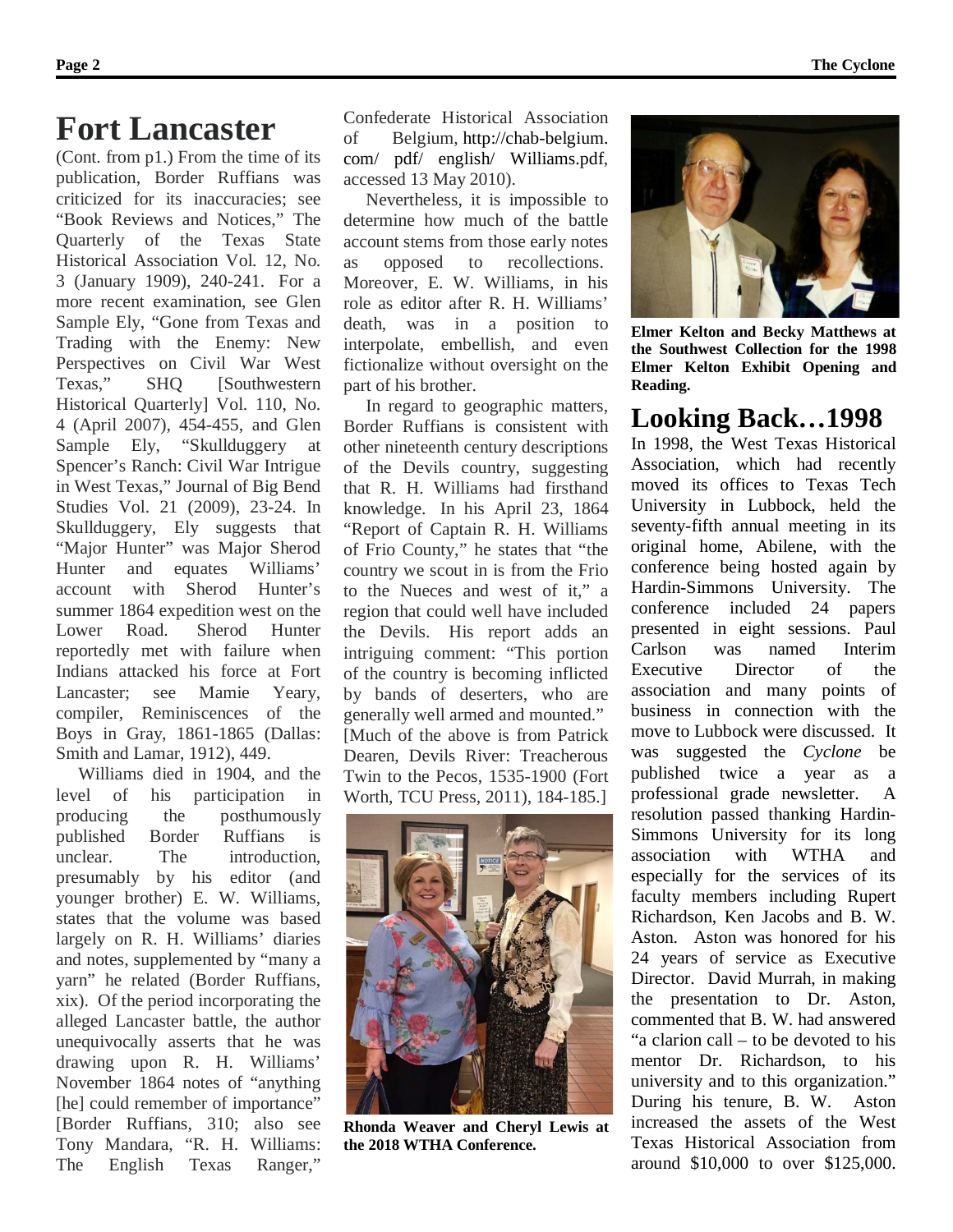# The Painted Rocks of Concho County, Texas: A Forgotten National Monument

## By Otto Goetz

## *[Condensed from the 1945* West Texas from the hieroglyphics and symbols of information in the lives of the Historical Association Year Book*]*

 Less than a century ago the lands along the Concho River were the hunting grounds and domain of the Comanche Indians, the "Centaurs of the Plains," often disputed by the Apaches, Lipans, Kiowas and other nomadic tribes who roamed the vast tablelands of Texas, hunting buffalo or on raiding expeditions. The Comanche remained the masters, and woe to the pioneer and his family if they ventured too far into the forbidden territory.

 The Indians have gone. The nomadic tribes, who subsisted almost entirely on the meat of the buffalo, had only temporary shelters or tepees, and such were these who roamed the high plains of Texas. They left us only their artifacts, implements of war, cooking utensils found on old camp or battle grounds; and aside from these, the many pictographs and petroglyphs, signs and symbols on cliffs, the walls of caves and other protected and sheltered places. These will prove themselves to be by far the most valuable heritage, a history not only of the Indian tribes but also a record of events.

We stand today before these paintings, these puzzling designs, wondering what thought or idea the maker wished to convey to his fellow men, or what occurrence he intended to commemorate for posterity.

 Nowhere else in Texas did the Indians leave such an extensive record, or shall we call it outdoor picture gallery, as on the cliffs of the Concho River north of the town of Paint Rock, forty-two miles east of San Angelo. They are known as the "Painted Rocks of Concho County."

 Archeologists and ethnologists are recreating the ancient history of the Mayas, Toltecs, Aztecs, Incas and the other more highly developed nations of North, Central and South America

the excavated monuments and temples. aborigines, written in signs, symbols But in the history of America north of and the Rio Grande are by far too many century-long blank pages. Painted Rocks and the many other pages in our continental history. There pictographs and petroglyphs are pictures of the face of this cliff throughout the country could supply which permit one interpretation, even the missing chapters.

 There is no telling how many with any specific event on account of nations or tribes passed by the Painted the multiplicity of similar instances to Rocks, how many sojourned in its which they might apply. vicinity. Painted Rocks was the southern gateway to the *Llano Estacado*, the Staked Plains, the great buffalo hunting grounds. Since the majority of Indian tribes subsisted on the meat of the buffalo, travel by the Painted Rocks was not an occasional occurrence, but constant. Moreover from the many ceremonial illustrations on the face of the cliff, we are justified in assuming that Painted Rock and its vicinity was a sanctuary free from In Figure Number 1 we have the joint combat and strife within its sacred meeting of five tribes; they are precinct.

 The importance of the Painted Rocks picture inscriptions is emphasized by the monument erected by the State of Texas on the brow of tribes to the lower part of the picture the cliff. It reads:

 FOR OVER HALF OF A MILE THE FACE OF THE CLIFF BELOW IS COVERED WITH MORE THAN 1,500 INDIAN PICTOGRAPHS, BY FAR THE GREATEST ASSEMBLY OF INDIAN SIGNS IN THE STATE OF TEXAS.

 Our knowledge of the interpretation of these signs is still in its infancy. So far we lack standard rules and precepts to guide us; therefore, our present explanation is more or less speculative. Nevertheless they may be regarded as plausible solutions based on today's knowledge of the Indian's manner of expressing their thoughts.

an archive library of historical and purpose. The knotted, joined-

figures not yet properly When once correctly interpreted they will supply the missing though we are not able to identify them



represented in the council by the orators. The upper three tribes have been given an unlimited hunting ground to the north, while the two take the southern region, including the mountain range shown at the bottom. The treaty among five tribes might apply to any of the many alliances among the tribes during the last two decades of the eighteenth century.



 First of all, the Painted Rocks of 2, a council of ten chiefs who emerge Concho County are a vast storehouse, from the conference with a single mind The same applies to Figure Number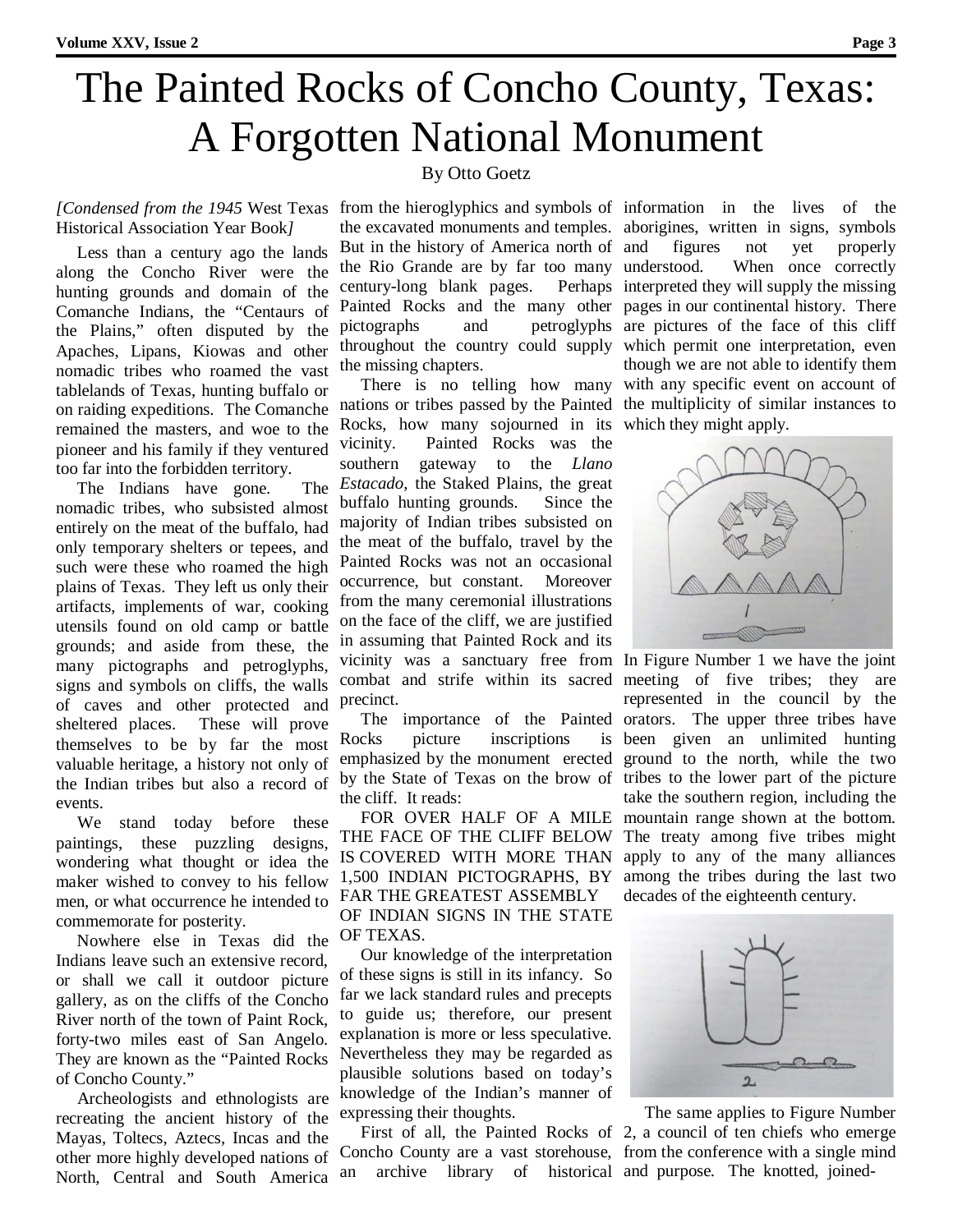illustration refers to the harmony and unanimity of the deliberations.



 Figure Number 3 can be definitely identifies as referring to the massacre of the two Franciscan monks and 17 soldiers at the San Saba Mission forty miles southeast of the Painted Rocks on March 16, 1758.

apparently having disappeared through erosion represent left to right, a priest in his chasuble, the other two being Franciscan monks in their habits; above represented by pennants. them is a crude representation of the mission; to the right of this is the sun, in its varied forms comes close to our showing that the attack was made in or frequent reference to the Deity; about the middle of the day; below this is the Comanche shield; on the bottom tribes the supreme divinity, it is the allof the picture is a spear with a clot of creative force without whose energy blood, showing that the killing had been accomplished.

alliance between the Spaniards and Apaches, the latter being horses from the mission pastures, the supplicating the deities for the lifeattack occurring two weeks later. The sustaining rains. Comanches, gaining admission to the interior of the mission by making

indissoluble union entered into, while accompany them to the fort three and a events from time immemorial. the double calumet at the bottom the half miles distant. No sooner had the priest left the compound than the damaged by erosion or abrasion, and Indians killed him. This was the signal too many by man himself, who seems for the general attack in which Padre to be impelled by an irresistible urge to Joseph Santiestevan and seventeen carve or paint his name or initials upon soldiers lost their lives. Miguel de anything which attracts public Molina escaped by hiding in a log attention. house and at night making his way to the fort. The chronicler evidently was of the opinion that all three Franciscans monks had perished. To the Comanches this was a great victory over the allies of their enemies, the Apaches, hence its commemoration on inscription cliff.

 The three figures joined, the heads from its throat (the white man's gun); There are more than 1,500 of these painting or pictographs, some in groups, others by themselves, ranging from the crude to the more symmetrical and artistic. They can be classified as representing commemorations treaties; meetings of the buffalo herds; the pictographs record of the transition period from the prehistoric to the coming of the Spaniards, the missionaries, and the Christian influence; the coming of the God-dog, the horse; the long stick spitting fire the abduction of children to be adopted into the tribe; the coming of the longhorn Texas steer; soldiers

 This dastardly deed was prompted goddess occupied and almost equal by the suspicion of the Comanche that rank, for on his or her benevolence the establishment of the mission in depended the replenishing of the 1756 (which was to convert the grasslands which provided pasture for Apaches to Christianity) signified an the buffalo. So we see the sign of the Comanches' hereditary enemies. On scenes illustrating dancing priesthoods March 2, 1758, the Comanches stole 62 or members of the different clans The ever-present symbol of the sun although the sun in itself is not with all there could be no life. And still with the western Indians the rain god or in its diversified forms the intermingled with the many ceremonial

friendly overtures, induced the priest, drawings. No doubt but that the cliff Some of the paintings are made earlier, almost obliterated

together rope at the top signifies the Alonzo de Giralda Terreros, to has been used as a recording place for

Many of the pictographs have been



 *A Monument to the Texas Rangers*

 To the State of Texas Painted Rocks is not only a monument of America's yesteryears, but also a reminder of the deeds of its most valiant fighting men, the Texas Rangers.

 Histories and biographies have been written about the deeds and exploits of the Texas Rangers. Their most outstanding commanding officer, Major John Coffee Hays, is frequently eulogized for his personal courage, valor and brilliant leadership. Hays' participation in the driving out of the Mexican General Woll and his army from San Antonio, the engagements and battles at the Pedernales, Bandera Pass and Enchanted Rock, as well as the later services rendered by him and his men in the Mexican War, are all well authenticated. However, the greatest and last battle fought by him and his men with the Indians, the Great Battle of the Painted Rocks, so far cannot be confirmed by any official record in the state archives.

 Reasons for this may be the destruction by fire of the records in the Adjutant General's office in 1855, and the later fire of the state capitol in 1881 which destroyed many official documents. Even more likely it was because the battle took place in May or June 1846, when the United States was already at war with Mexico. Hays and his men entered the service of the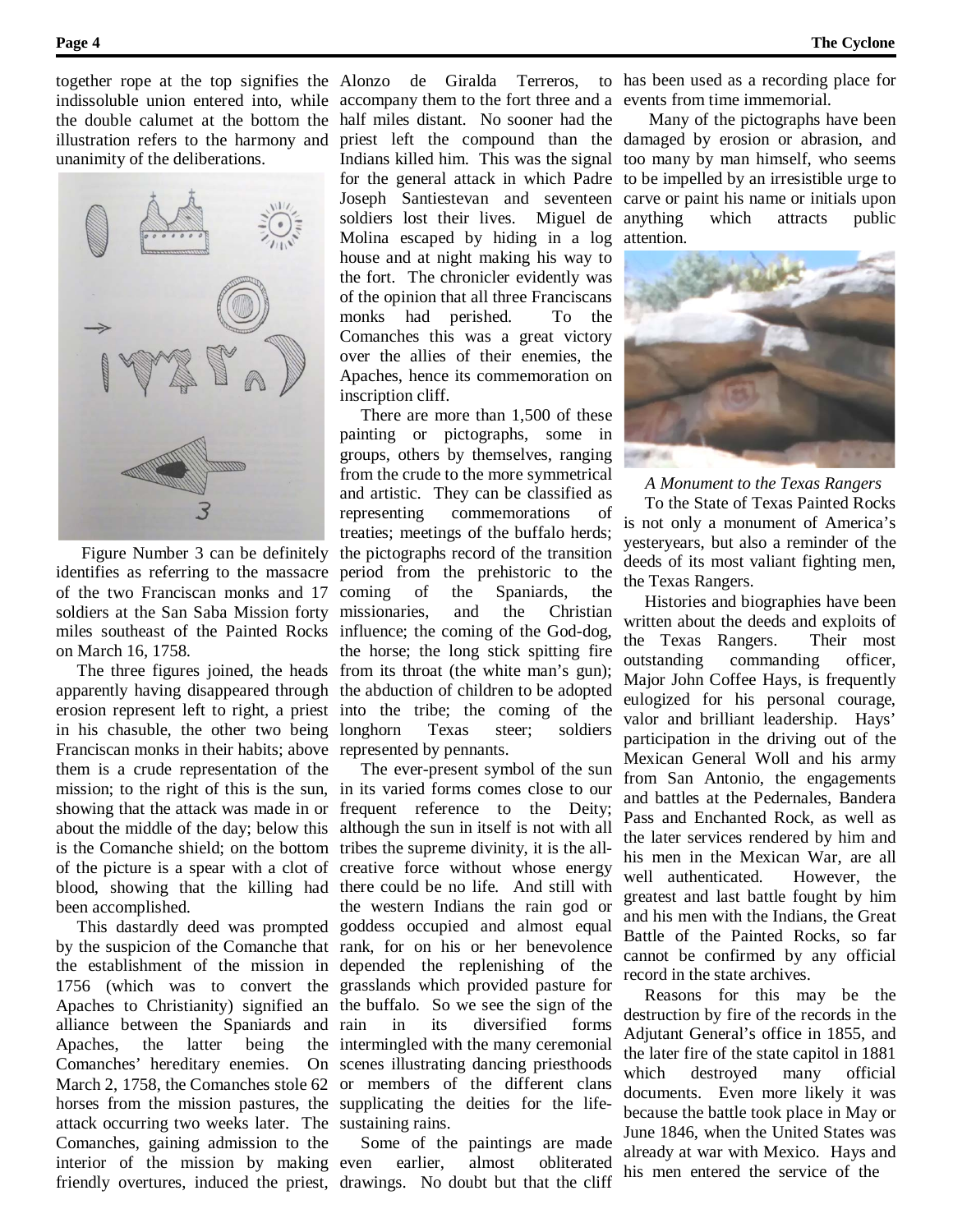with Texans of all ranks and arrival might have been entirely overlooked.

and Gillespie, later enlisted under Gibson and E. M. Harrison were his life across the Rio Grande; and after company. the conclusion of the war Hays moved to California and became sheriff of San Francisco County.

 Fortunately, however, we have the story of E M. Harrison, one of the participants in the battle, as verified by another veteran of Jack Hays' command, who in 1914 came for a last look at the former battlefield and to visit the graves of his comrades.

 Jim Dunn, a tenant of Judge Orland and to Dunn the old man related his battles with the Comanches. The gave the number of Comanches as 600 Rangers took a short cut to that Comanches. Dunn's statement is 400 locality, arriving there in advance of mostly Comanches, perhaps some of the Indians. the Kiowa allies. Harrison says 100 Indians, including their war chief, were a straggling bunch apparently in no killed. Dunn's version is that their hurry, nor had they any expectation of losses were heavy, including their war being pursued. After the first desultory chief. Harrison has only one Ranger exchange of bullets and arrows, more wounded, while Dunn's guest says four and more Indians constantly arriving, died, two of whom are buried at the Hays realized that the Rangers were in over two days.

marched from Corpus Christi to of Hays' men. Brownsville. Hays, hearing of this, rode to the latter place to offer his their blood-curdling war whoop made of a buffalo with the heavy tuft from services and those of the Rangers under charge after charge, sweeping by the the animal's forehead almost covering his command to aid in the Mexican Rangers' position, and sending arrows his face, the ends of the strands of hair War. During Hays' absence from and spears into the thicket in a vain decorated with silver ornaments. A

after the battle of Painted Rocks. One When Hays was notified of the Indian from shooting until the Indians came may conclude that inasmuch as Texas depredations, he hastily returned to within rifle range. Then they would was in a state of turmoil and agitation camp and the next morning after his send a well-aimed volley into the professions flocking to the colors, the company of almost forty men and two incident of the Painted Rocks battle trailers, Placido the Tonkawa chief and been kept on the alert by prowling All three leaders, Hays, McCulloch in pursuit of the marauders. Emory crawled close to camp, more to harass General Zachary Taylor; Gillespie lost members of Captain Gillespie's ammunition and food running low, the arrival started with Gillespie's cavalcade, taking a terrific toll. a Cherokee by the name of Bill Chism, Indians who under cover of darkness



Sims who owns Painted Rocks, was Bandera Pass to the Enchanted Rock, had ascertained the strength of the host to the old veteran during his stay, both places being the scene of former Ranger forces by counting the hoof impression of the engagement. There scouts having determined that the they outnumbered the Rangers by more are a few discrepancies in details Indians were heading for the Painted than ten to one exasperated and spurred between the two accounts. Harrison Rocks of the Concho River, the the Comanches to greater effort. Hays and his men took the route via number compared to their own. They

Painted Rocks. The Dunn version is by danger of being overwhelmed by the directly on the thicket as though they far more reasonable to accept than great number of their enemies. He intended to break through the Harrison's. Both agree the battle lasted ordered his men to take shelter in a underbrush in an attempt to annihilate It was the spring of 1846, while Concho River and east of the Painted deadly fire from rifles and Colts Hays and the two Ranger companies Rocks. The protection of this grove brought the Comanches to a sudden under Captain Richard Addison with its dense undergrowth together stop amidst their fallen comrades and Gillespie and Captain Ben McCulloch with the fact that the Indians had only stampeding horses. Undaunted, were encamped above Castroville on bows, arrows, and lances while the however, the attack was renewed under the Medina River, that the Federal Rangers were armed with rifles and the leadership of the fearless and troops under General Zachery Taylor Colts, prevented the total annihilation courageous chief. Shortly thereafter the Indians came, willow thicket north of the risen the Rangers, but their well directed

camp, a strong band of Comanches attempt to wipe out the little force. buckskin garment profusely painted For two days the Indians, yelling horse, his head adorned with the horns

United States army within a few days raided the section west of San Antonio. Cool-headedly Hays' men refrained

 Exhausted by their vigil, having to offer actual combat, Rangers awaited the dawn of the third day with some anxiety.

 With the first graying light the Comanches renewed the attack more vigorously than on the previous days. Sweeping by the thicket on the swift ponies, they sent showers of arrows and lances in the Rangers' leafy fort, their terrifying war whoops enhanced by rage over their failure to exterminate a foe so insignificant in The prints in the trail; the discovery that



At times the Indians descended

The chief was mounted on a superb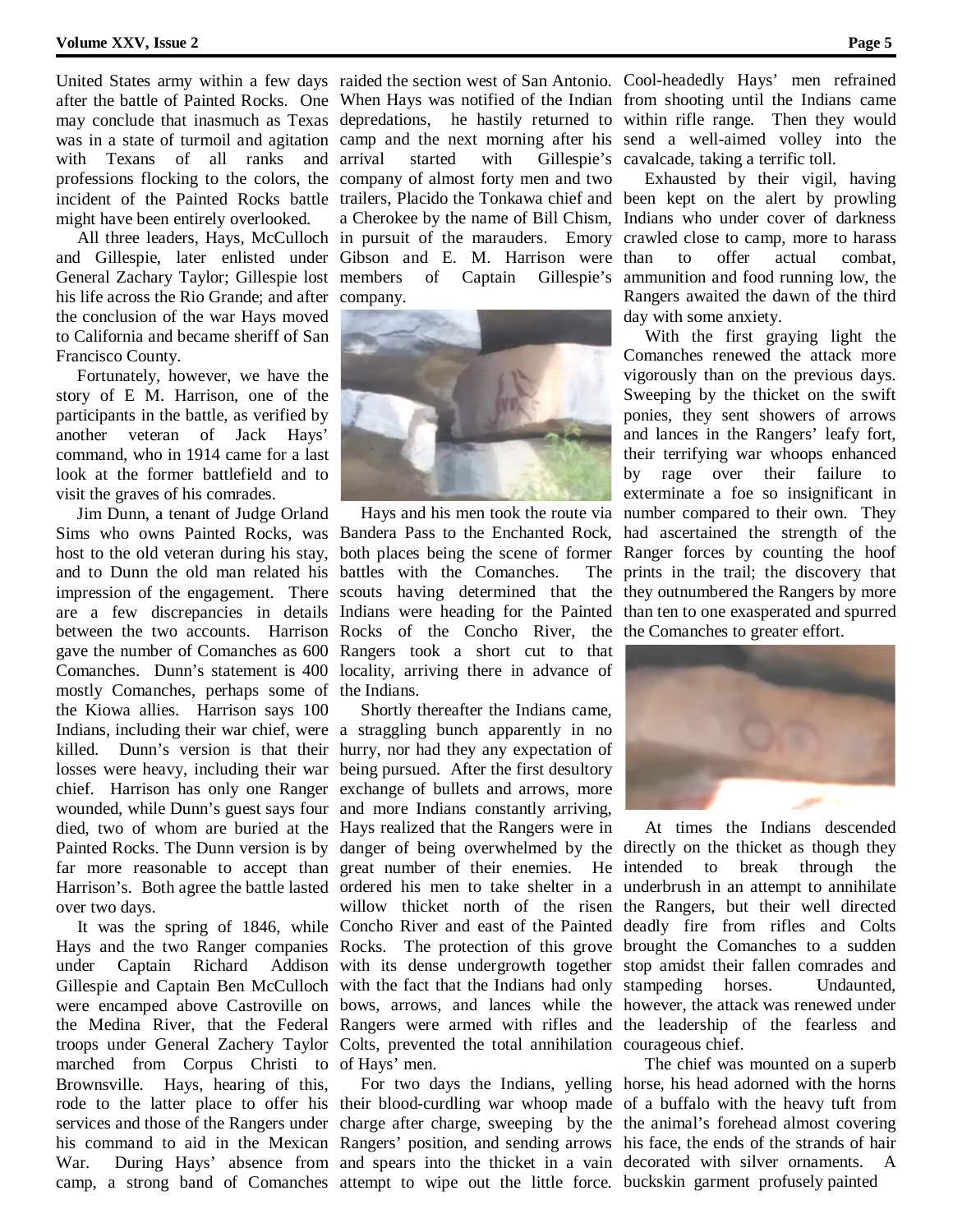valiant and reckless conduct elicited Mexican War. exposing the side of his body, still historical works. holding the shield in front of him. Major Hays took instantaneous with forward to claim the body, but the inscription: Rangers' concentrated fire forced the warriors to retire. incident neither inspired by a ORGANIZED MARCH 11 1879 command, consultation or hint. One NAMED FOR THE RIVER WHICH of the Rangers mounted a horse, tied THE SPANIARDS CALL THE his rope to the saddlehorn, rode out CONCHO RIVER BECAUSE OF and lassoed the dead chief around the THE MANY SHELLS THAT THEY neck and dragged him into the FOUND IN IT. PAINT ROCK, THE thicket. The Comanches, astonished COUNTY SEAT. by the white man's audacity, at first fire made them abandon the attempt.



 The death of their leader ended the battle. The Indians lost about one hundred men; the Rangers killed at Painted Rocks and afterwards succumbing to wounds were four. The Comanches retired to the north. Hays broke camp; the exhaustion of his men, shortage of ammunition and provisions, and the expectation that the Comanches would return in greater numbers to avenge the defeat prompted him to retreat at once. **pictographs near the town of Paint Rock.**

with signs and symbols and fringed Arriving at the Medina River camp, on edges and seams, reached to his Hays left the following morning for hips. He carried a long shield Austin where he was commissioned covered with buffalo hide which to raise a regiment of Rangers to protected his entire body. The chief's serve under General Taylor in the admiration from the Rangers. Many services rendered by Major Hays and rifles selected him for a target. He the Texas Rangers in the war with seemed to have a charmed life, but our southern neighbor, in which the this came to an end as he half turned gallant Captain Gillespie lost his life, in his saddle to urge his warriors, thus are well authenticated in many The distinguished

advantage of this, and sent a bullet surrounding communities was the through the unprotected side. The election held near Mullins Crossing chief tumbled from his horse mortally in 1879, commemorated by a wounded. The Indians rushed monument near the cliff bearing this The last historical date connected the Painted Rocks and

> CONCHO COUNTY Now came an CREATED FEBRUARY 1, 1858

offered no resistance but finally County on whose face the important rushed frantically forward to recover events in the history of the aborigines the body. Again the Rangers' deadly are portrayed is indeed one of The Painted Rocks of Concho America's outstanding landmarks. The picture chronicles on the cliff reach into the by-gone ages, the continent's yesteryears, illustrate the transition period from Indian domination to White Man's coming and rule, ending with the victory of the Texas Rangers to whose memory the Painted Rocks should be dedicated.



**Following the 2018 conference in San Angelo, members of the WTHA enjoyed a tour of the** 

## **In Memory . . .**

**Capy Alexander**, wife of Tom Alexander, passed away on August 20, 2018 in McKinney. Capy was born in Kiowa, Oklahoma on September 14, 1941 to Cecil and Margaret Stamps. She grew up in Borger, Texas and attended college at Texas Tech University. She then continued her studies at North Texas State University. In her professional career she worked as the Assistant Director of Public Relations for Neiman Marcus; Administration Manager for the Episcopal School of Dallas; Human Resources/Recruiting plus New Business Development for Electronic Data Systems (EDS); and edited ten books and two television scripts for her husband, Tom. Capy served as President of both the Gillespie County Republican Women and Republican Women of Kerr County. As a member of the Texas Federation of Republican Women she was a Board Member for nine years, served as a convention delegate for six years, and Chairperson of various committees. She was the recipient of the 10 Outstanding Republican Women Award in 2009. For the National Federation of Republican Women she served as Convention Delegate in both 2005 and 2009.She was a long and faithful member of the Episcopal Church. At St. Peter's in Kerrville, TX she was a leader in the Choir, founder and longtime President of the St. Jerome Guild (Parish Library) and known for her gracious spirit, warm smile and greeting for everyone. Upon moving from Kerrville to Wylie, TX in 2017, she became a member of St. Peter's Episcopal Church in McKinney.

**Ramona Roberts** of Plainview passed away October 17,2018. She was an enthusiastic collector of Hale County history. Monte Monroe of the Southwest Collection stated that she built and maintained "one of the finest collections of regional history and genealogy in all of the Texas Panhandle, if not West Texas." Ramona donated over 650 boxes of historical material to the collection at Texas Tech.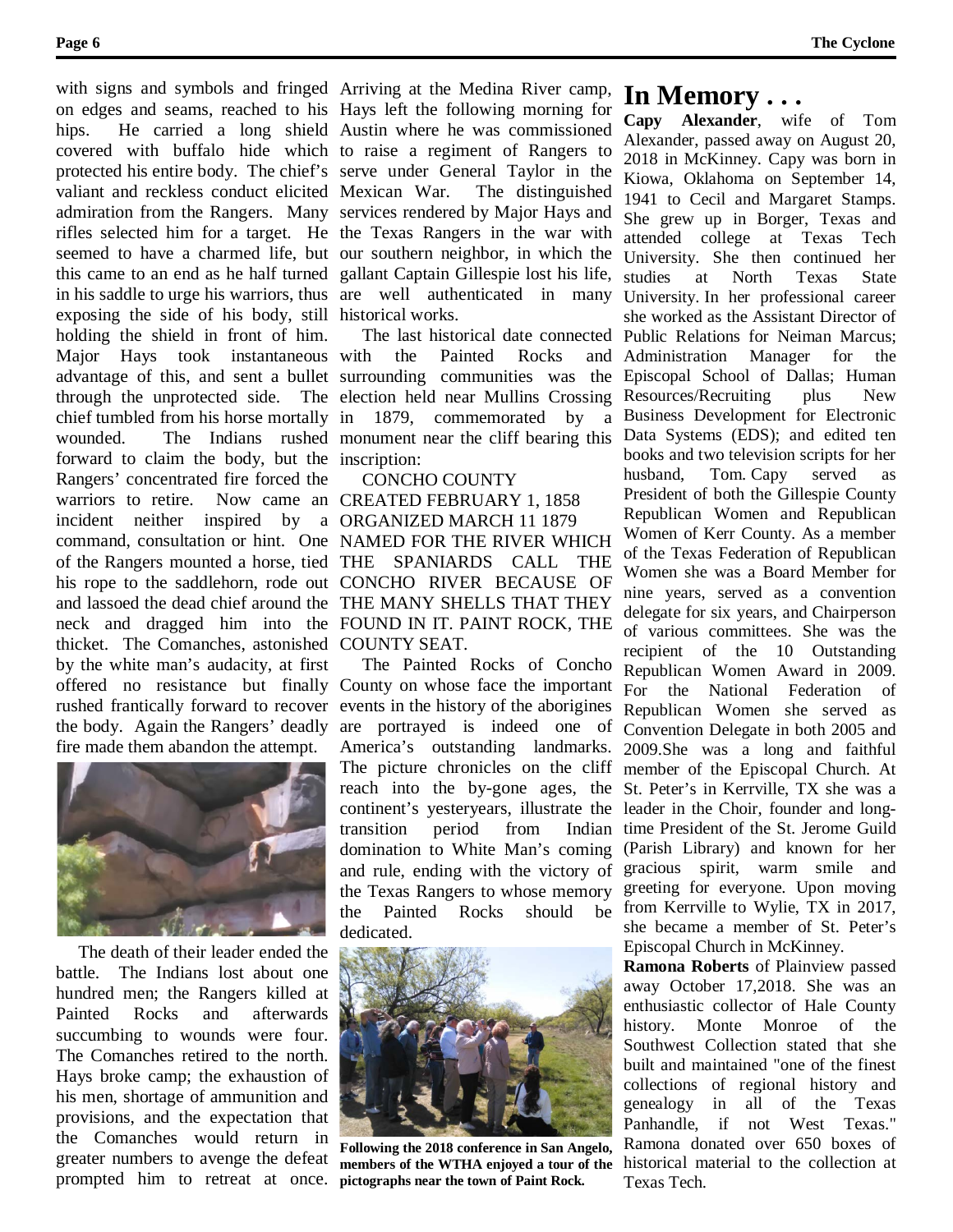## News Around West Texas



**Monte Monroe, Texas State Historian.**

Governor Greg Abbott has appointed **Monte L. Monroe**, as the Texas State Historian for a term expiring in 2020. Monroe will be responsible for increasing public knowledge about the rich and diverse history of the state, encouraging the teaching of Texas history in public schools, consulting with state leaders to promote Texas history, and making presentations on Texas history topics.

He is the archivist of the Southwest Collection at Texas Tech University. Formerly editor of the West Texas Historical Review, he has taught and published widely on Texas history. He serves on the Texas Historical Records Advisory Board, the boards of the West and East Texas Historical Associations, is chair of the Texas State Historical Association Archives Committee, serves on the Executive Advisory Committee for the Handbook of Texas Women Online, and is a former board member of the Texas Map Society. He is a founding board member of the Humanities Center at Texas Tech, president of the Rotary Club of Lubbock Foundation, former president of the Downtown Rotary Club, and president of The Meriwether Society. He was Secretary General of the Pan American Taekwondo Union, an International Master Instructor and International Referee in Taekwondo, and officiated that sport at the Seoul and Barcelona Olympic Games. Monroe received a Bachelor of Arts from Stephen F. Austin State University and a Master of Arts and PhD. in history from Texas Tech University.

**Suzanne Campbell**, long Time Director of the West Texas Collection archive at Angelo State University, retired last summer. A good friend, colleague, and member, a WTHA Fellow, and past board member Campbell was one of the linchpins for West Texas research.

WTHA President **Jean Stuntz** and Board Member **Barbara Brannon** attended the two-day Texas Historical Commission quarterly meeting July in Amarillo.

**Nicole DeGuzman** is the new Executive Director of the Scurry County Museum in Snyder, Texas. She left her last assignment in Minnesota for the temperate climes of West Texas. You can contact her at [scmdirector@snydertex.com.](https://webmaila.juno.com/webmail/new/5?session_redirect=true&userinfo=a8392230cef79832c7886575de61d60f&count=1535130887&cf=sp&randid=2087429843)

**Michael Grauer,** curator of art at the Panhandle-Plains Historical Museum for the past 31 years, and curator of Western heritage for the past 15 years has taken a new position as the McCasland Chair of Cowboy Culture and Curator of Western Art at the National Cowboy & Western Heritage Museum in Oklahoma City. Grauer commented, "I have spent over half my life in this institution. Panhandle-Plains Historical Museum and the Panhandle-Plains region is under my skin and fingernails, in my blood, and in my bones, and I wish this fine museum only the best.

**Donald Beard**, superintendent of Caprock Canyon State Park presented "The Texas State Bison Herd - An American Icon" at the Texas Tech University Library Croslin Room on July 24. The presentation was hosted by Texas Tech Friends of the Libraries.

Wheeler County reports that **Dr. Elizabeth Louden** will work on compiling an architectural assessment of the historic stone school house. **Ada Lester** of the Wheeler County Historical Commission reported that it is very gratified in taking the first step in the preservation of one Wheeler County's more important historic

structures. Dr. Louden is recently retired from the Historic Preservation Office at Texas Tech University however, she continues to actively work on various projects through the region. Last year she conducted a laser scan documenting Snyder's Santa Fe Railway Depot and the famed Star House which had been Quanah Parker's home.

**Henry Crawford**, the Comanchero "face" of Comanchero Canyons Museum and living history interpreter, shared a very special program on buffalo hunting August 16 at the Comachero Canyons Museum. A collector of a vast array of tools, arms, and knowledge, Henry has represented time periods from the mountain man era to the Civil War period. He has participated in events at Comachero Canyons Museum, Caprock Canyons State Park, Lubbock Lake Landmark Museum, and the Ranching Heritage Center, among others. "If you have ever been to Ranch Day and spotted a soldier molding bullets, cooking a cow's tongue or chinking the log cabin, that was probably Henry Crawford. He's been doing living history demonstrations at the National Ranching Heritage Center since 1990." From the Summer 2018 Ranch Record.

**L. Patrick Cox** recently published a biography on Tom Sealy of Midland, Texas, an influential attorney who played a major role in the prosecution of Nazi war criminals and the modernization of our state through his leadership in education, law and business.

**Nicholas Roland** recently published "Empire on Parade: Public Representations of Race at the 1936 Texas Centennial Exposition" *Reassessing the 1930s South* from LSU Press. It discusses the myth that the Hall of Negro Life was the first exhibit of its kind at a world's fair, and situates the Hall within the politics of Dallas in the 1930s.